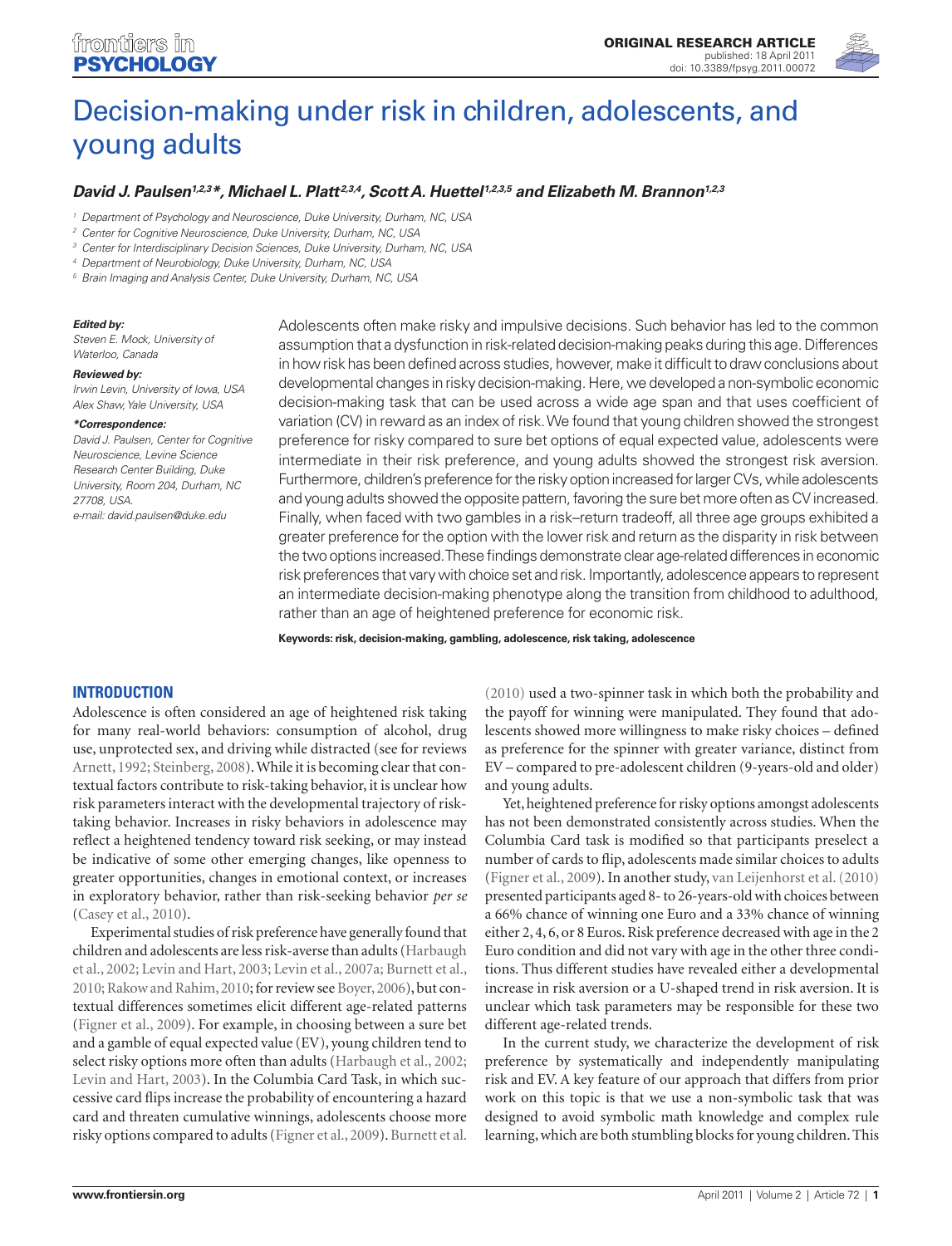differs from most prior studies of adolescent choice, which typically use economic tasks (Reyna and Ellis, 1994; van Leijenhorst et al., 2006; Crone et al., 2008; Burnett et al., 2010; van Leijenhorst et al., 2010). Yet, even across laboratory studies, there is a lack of consistency in definitions of risk: a choice may be risky if it is *suboptimal* for maximizing gains in the long run, or it may be risky if it has greater variability in outcomes compared to alternatives. Thus we operationally define risk as the coefficient of variation (CV) in the potential outcomes of risky choice, while keeping CV and EV orthogonal over the course of the experiment. The CV is a dimensionless representation of risk per unit of return, affording comparisons across tasks that use different units. CV has been shown to outperform more traditional economic measures of risk (e.g., variance) in explaining choice behavior in a range of species (Weber et al., 2004). Finally, because of inconsistencies in the literature as to whether risk preference shows a decreasing trend over development or an inverted U-shaped trend (Weller et al., in press), we tested a wide age span with three age groups: young children (6- to 8-years-old), adolescents (15- to 16-years-old), and young adults (18- to 32-years-old).

Our task consisted of three different decision-making trial types, which are illustrated in **Figure 1**. Risk–Safe trials required a decision between a gamble and a sure bet where the two options had equal EV. Risk–Risk trials required a choice between two gambles. Finally, Safe–Safe trials offered a choice between two certain outcomes. Our results favor the idea that, at least for economic decisions, adolescents are not especially risk taking as a group, but express a decision-making phenotype intermediate in character between children's preference for risk and young adults' risk aversion.

# **Materials and Methods**

#### **Participants**

Twenty-one children (10 female; *M* = 7.1 years) and 13 adolescents (6 female;  $M = 14.9$  years) were recruited from the Raleigh– Durham–Chapel Hill area of North Carolina. Thirteen young adults (nine female;  $M = 21.6$  years) were recruited from Duke University and the surrounding community. Duke IRB-approved informed consent was collected from adult participants and parents/legal guardians of minor participants, and written assent was obtained from minor participants.

#### **Design and stimuli**

Participants were informed that they would be playing a game in which the choices they made would yield different numbers of coins, and that the coins could be traded for a toy prize (children) or a gift card value up to \$10 (adolescents and adults) at the end of the session. **Figure 1** illustrates the three trial types: Risk–Safe, Risk–Risk, and Safe–Safe. *Risk–Safe trials* consisted of a choice between a safe option and a gamble option that consisted of two possible outcomes with equal probability. We define Risk level here as the CV which is the SD/EV (Weber et al., 2004). The EV of the gamble option was always equivalent to the certain option (either four or eight coins), while the CV for the gamble option was varied (0.35, 0.71, 1.06, or 1.41) across the two levels of EV creating eight trial types. *Risk–Risk trials* consisted of a choice between two gamble options of differing EV and CV, but always such that the gamble option with the higher EV also had the higher CV. One

gamble option with an EV of five coins was presented at two levels of CV (0.28, 0.57), while the other gamble option had an EV of six coins at three levels of CV (0.94, 1.18, and 1.41), creating six trial types. CV and EV were confounded on Risk–Risk trials to examine the risk–return tradeoff, in which a larger expected payout generally requires assuming a higher level of risk. This condition was only slightly more complex than deciding between a sure bet and a risky option because it added a second risk dimension that was contrasted with EV, but did not manipulate probability. To our knowledge the risk–return tradeoff has not been examined developmentally. Crossing two levels of the lower risk EV 5 option with three levels of the higher risk EV 6 option provided a multileveled measurement of the risk–return tradeoff, while controlling for EV. *Safe–Safe trials* consisted simply of a choice between two certain outcomes, the values for which were derived from the values used in Risk–Safe trials. Each participant was given 16 Safe–Safe, 48 Risk–Safe, and 36 Risk–Risk trials.

As shown in **Figure 1**, the two choice stimuli were presented above and below a central fixation point. Choices remained visible for 4 s followed by a recording of a female voice that said "pick one" and right and left arrows which indicated which hand should be used to make a given response. Choices were made with a button press using the left or right hand. A second button press with the right thumb was required to confirm the choice, thus minimizing impulsive responses. After the choice was confirmed, the frame of the selected alternative turned red and was displayed for one second, followed by a variable 1–2 s blank-screen delay period. The outcome was then presented for 2-s accompanied by a playback of a female voice saying "you get" and, if coins were received, a short (0.15–1.2 s) playback of coin sounds, proportional in duration



**Figure 1 | Experimental design.** RT, response time. Trial types were psuedorandomized. Each trial consisted of a decision (blue frame), choice (salmon frame), confirmation (red frame), delay (no frame), and outcome (yellow frame) period. Safe–Safe trials offered the decision between two safe bet values, Risk–Safe trials offered the decision between a gamble and a safe bet, while Risk–Risk trials offered the decision between two gambles of different expected value and coefficient of variation.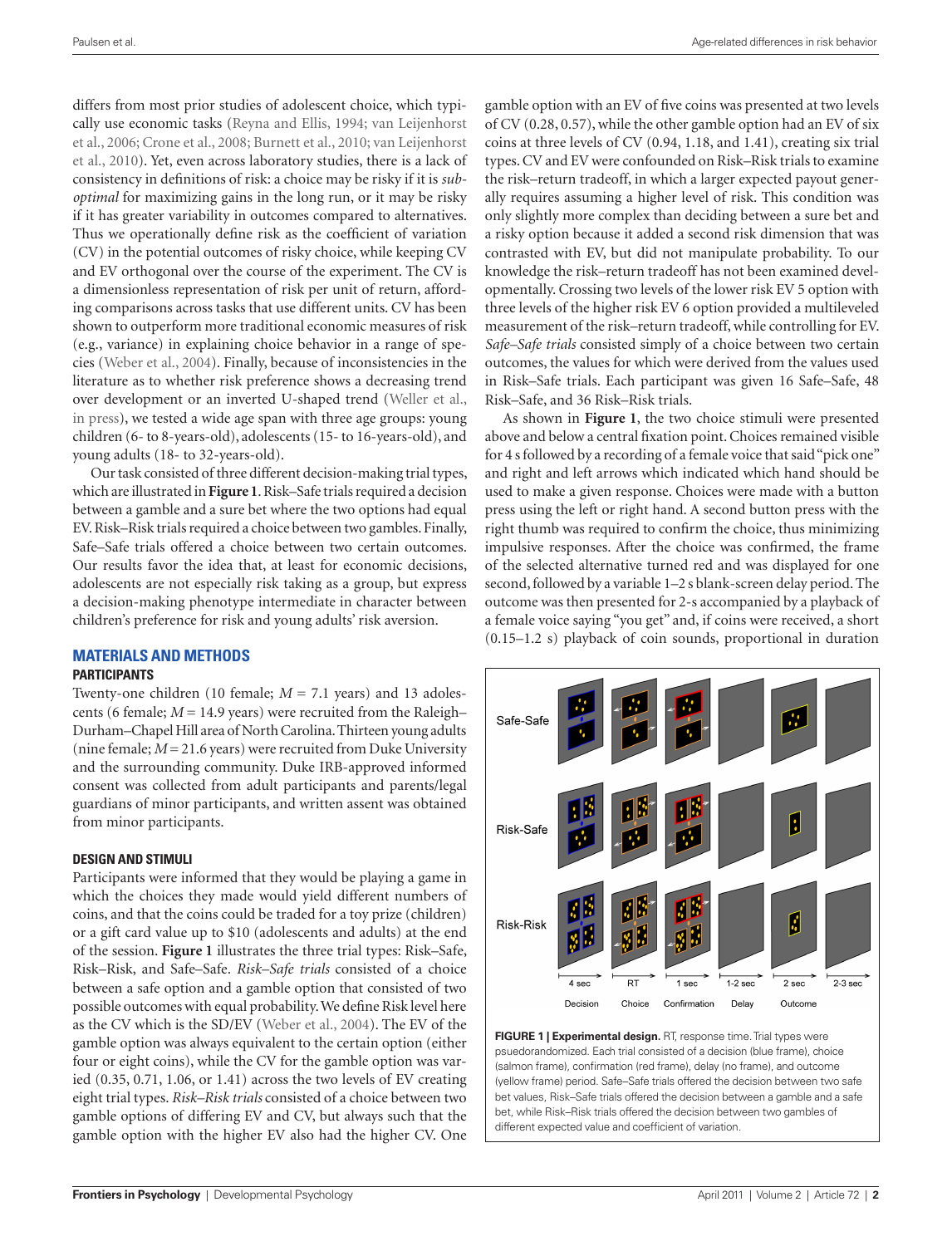to the number of coins won. Trial types were pseudorandomly distributed and presented in four blocks. Gamble options for trial types were counterbalanced for location and response hand. Each block concluded with an image of toy prizes and the cumulative coin winnings.

The task was designed as a pilot study with timing that matched a future fMRI study, which resulted in making the analysis of response time measurements unreliable. In particular, choice options were displayed for 4 s before the choice-selection button presses could be initiated.

#### **Results**

#### **Safe–Safe trials**

All three age groups were highly accurate at choosing the larger value on Safe–Safe trials, with accuracy equal or greater than 98%, thus indicating that even the children understood the task and that all three age groups were highly motivated to maximize reward. There were no differences between age groups ( $p > 0.42$ ).

#### **Risk–Safe trials**

We found significant differences in risk preference as a function of age on Risk–Safe trials,  $F(2,44) = 12.69$ ,  $p < 0.001$ ,  $\eta^2 = 0.37$ , indicating that children tended to gamble more often (70%) than both adolescents  $[56\%; t(32) = 1.83, p = 0.077]$  and young adults [31%;  $t(32) = 4.74$ ,  $p < 0.001$ ], and adolescents gambled more often than young adults  $[t(24) = 3.32, p < 0.01]$ . A group by risk level interaction was also found,  $F(6,132) = 9.21$ ,  $p < 0.001$ ,  $\eta^2$  = 0.30, due to age-related patterns of risky choices as a function of risk level. As shown in **Figure 2**, children's preference for the risky option increased as risk level (or CV) increased whereas adolescents and young adults showed the opposite pattern. These patterns were confirmed by significant linear trends of risk level (positive for children, negative for adolescents and young adults) for each group independently (all  $p < 0.05$ ). Additionally, a significant quadratic trend was found for children,  $F(1,20) = 6.09$ ,  $p < 0.05$ ,  $\eta^2 = 0.23$ , showing that although risk preference was correlated with risk level, risk preference declined slightly at the highest level of risk. Following up on the group by risk level interaction, groups were also compared pair-wise at each risk level. No between groups differences were found at the lowest level of risk (all  $p > 0.19$ ). Children's risk preference was significantly greater than that of young adults and adolescents for the two highest levels of risk, and significantly greater than young adults at Med-Low risk. For Adolescents risk preference was greater than that of young adults for the Med-Low and Med-High levels of risk, and marginally greater than young adults at the highest level of risk ( $p = 0.052$ ).

Risk preference in children was also influenced by EV independent of risk level, however this was not true for the adolescents or young adults as indicated in a significant interaction between EV and age group,  $F(2,44) = 3.65$ ,  $p < 0.05$ ,  $\eta^2 = 0.14$ . Children tended to select the gamble option more often for higher EV gambles (76%) than for lower EV gambles (65%), controlling for risk level,  $F(1,20) = 11.20$ ,  $p < 0.01$ ,  $\eta^2 = 0.36$ . There were no effects of Block on risk preference or interactions between Block and Group (both  $p > 0.19$ ), suggesting that risk preference did not change over the course of the test session.

#### **Risk–Risk trials**

We define risk preference for Risk–Risk trials as the proportion of trials in which the option with the larger risk and return was selected. We first conducted an RM-ANOVA using two levels of risk for the EV 5 option, three levels of risk for the EV 6 option, and age group as a between-subjects factor. We found a significant main effect of age group on risk preference,  $F(2,44) = 9.97$ ,  $p < 0.001$ ,  $\eta^2 = 0.31$ . As in the Risk–Safe Trials, children showed a higher risk preference (77%) than both adolescents  $[51\%; t(32) = 3.42, p < 0.01]$  and young adults  $[47\%; t(32) = 3.95, p < 0.001]$ . Adolescents and young adults did not differ from each other in their risk preference ( $p > 0.65$ ). Main effects were also found for the risk levels EV 5 and EV 6: as risk level of EV 5 increased, risk preference increased (**Figure 3A**),  $F(1,44) = 20.834, p < 0.001, \eta^2 = 0.32$ , but as the risk level of EV 6 increased, risk preference decreased (**Figure 3B**), *F*(2,88) = 18.33,  $p < 0.001$ ,  $\eta^2 = 0.29$ . Although these patterns in risk–return tradeoff were observed in the means for each age group, significant interactions between Group and EV 5 risk levels, as well as Group and EV 6 risk levels, were also found (both  $p < 0.05$ ), suggesting that these effects were largest in the adult group.

This pattern of main effects for EV 5 and EV 6 is consistent with a linear relation between risk preference and the difference between gamble option risk levels. Specifically, as the difference between the CVs of gamble options decreased, participants were more likely to choose the higher risk–return option. This was tested by regressing risk preference in Risk–Risk trials on the difference between the coefficients of variation (delta CV) for each group separately using mixed model regression. Significant regression coefficients were found for delta CV in the adult choices (β = −0.74), *t*(64) = −5.31, *p* < 0.001, and in the adolescent choices (β = -0.41),  $t(64) = -3.28$ ,  $p < 0.01$ ,



**(EV).** Children show an increase in the proportion of gambles selected as risk level increases, while adults and adolescents tend to show a decrease in the proportion of gambles selected. Children also show greater preference for gambles when the EV was large than when it was small. Note: EV of the sure bet option was always equal to the EV of the gamble option.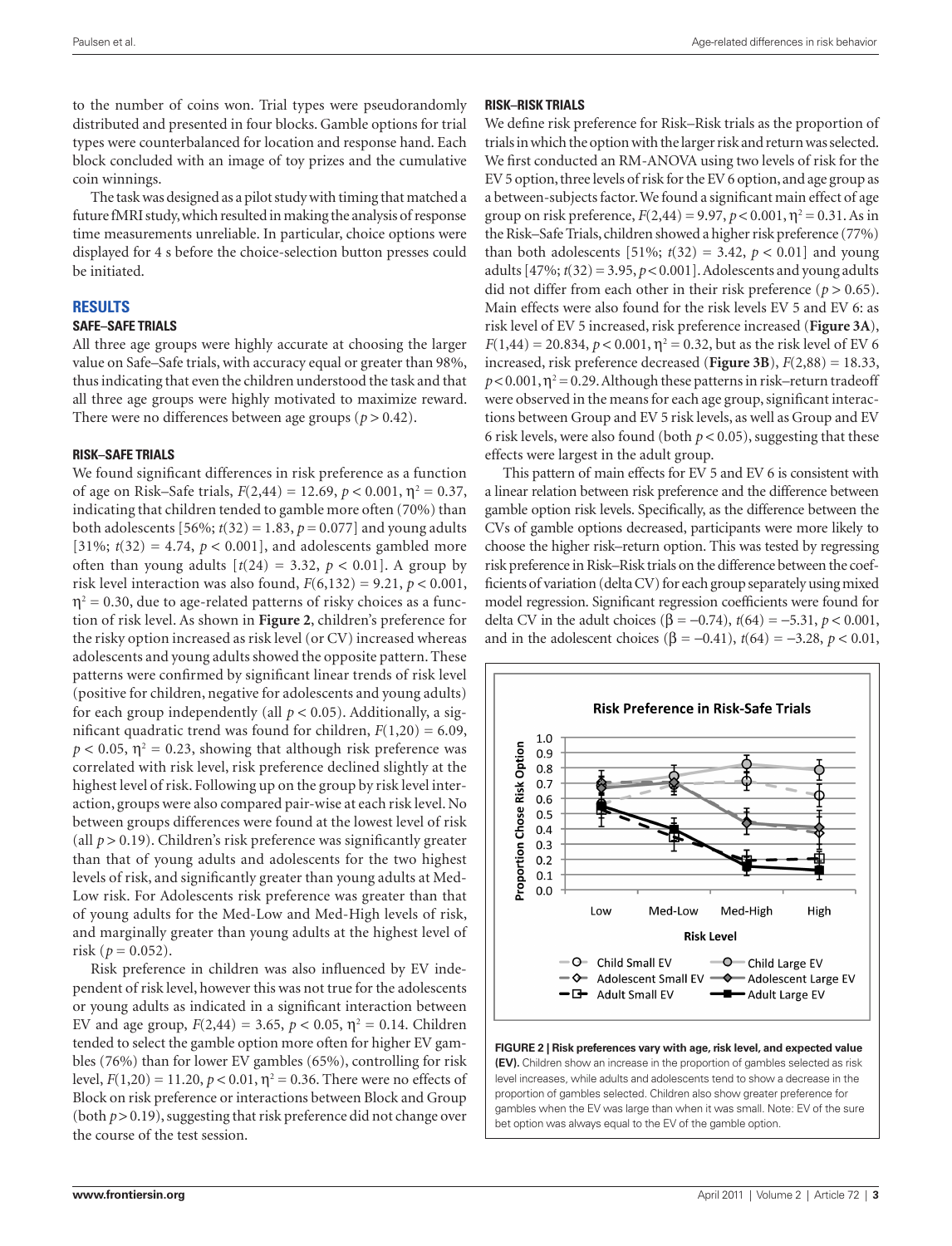

confirming that as the difference in CV between gamble options decreased, preference for the larger risk–return option increased (**Figure 3C**). Children showed a similar trend, although the coefficient for delta CV ( $\beta$  = -0.15) was only marginally significant ( $p$  = 0.09).

### **Relationship between risk preference on Risk–Safe and Risk– Risk trials**

To assess the stability of risk preferences within individuals we examined the relationship between risk preference on Risk–Safe trials and Risk–Risk trials. Children's risk preferences were highly correlated across the two conditions ( $r = 0.88$ ,  $p < 0.001$ ), and the correlation between adult's risk preferences was marginally significant (**Figure4**;  $r=0.54$ ,  $p=0.056$ ). The correlation between adolescent's preferences in the Risk–Safe and Risk–Risk conditions did not reach significance but showed the same positive trend ( $r = 0.41$ ,  $p > 0.16$ ).

#### **Discussion**

Our results demonstrate clear developmental changes in decisionmaking, with aversion to risk strengthening from childhood to adulthood. Children showed a heightened risk preference both when the choice was between a risky option and a sure bet and when the choice was between two gambles. Children also showed a greater tendency to select the risky option at higher levels of EV. When a gamble was offered in conjunction with a sure bet adolescents showed risk preferences intermediate between children and young adults. Adolescents and young adults did not differ in their preferences between two gamble options that varied in risk level and EV. These findings are consistent with previous reports that risk preference declines between childhood and adulthood (Harbaugh et al., 2002; Levin et al., 2007a,b; Weller et al., in press), and partially consistent with those of Burnett et al. (2010) in which both children and adolescents displayed a greater preference for risky options with greater variance of outcomes than young adults. Our findings are also partially consistent with Levin et al. (2007b) who found that children's risk preference increased with EV. However, we did not find a U-shaped pattern in this developmental progression.

Our second and more novel finding was that when faced with a gamble and a sure bet, risk level affected decision-making differently in children compared to both adolescents and young adults. Adolescents and young adults showed a strong tendency to avoid the risky option as risk level increased. In contrast, children showed increasing preference for the risky option as risk level increased. It is also important to note that in our study absolute levels of risk preference only varied as a function of age at the highest levels of risk. This finding stands in contrast to van Leijenhorst et al. (2010) in which age-related declines in risk preference were apparent only at lower levels of risk, while at higher levels of risk individuals of all ages showed similar preferences for risk. Task differences between the two studies may be responsible for this discrepancy. Specifically, the EV of the high risk options was always greater than the low risk option in the van Leijenhorst et al. (2010) study, whereas in our study EV was equated across Risky–Safe options.

When selecting between two gamble options, all three age groups displayed a similar pattern of behavior. We found a linear relationship between the change in CV and choice behavior; participants tended to select the higher risk–return option as the difference in risk level between the two options decreased. Thus given a pair of gamble options with constant but unequal EV, choice behavior favored the lower risk–return option when risk levels were disparate, but the higher risk and return as risk levels grew similar. Although children generally selected the higher risk–return option more often than older participants, variations in risk level effected all three age groups similarly suggesting that at least some of the mechanisms for processing the economic balance between risk and return are adult-like by the age of six or seven.

Developing a task that can be used across a wide age range is always a challenging endeavor. Our task was designed to avoid complex contingencies and symbolically mediated mathematics that might contribute to measurement error in younger children. The stimuli and task design were identical across age ranges. However, to motivate participants across a wide age span we deemed it necessary to provide young adults and adolescents with gift cards and children with toys.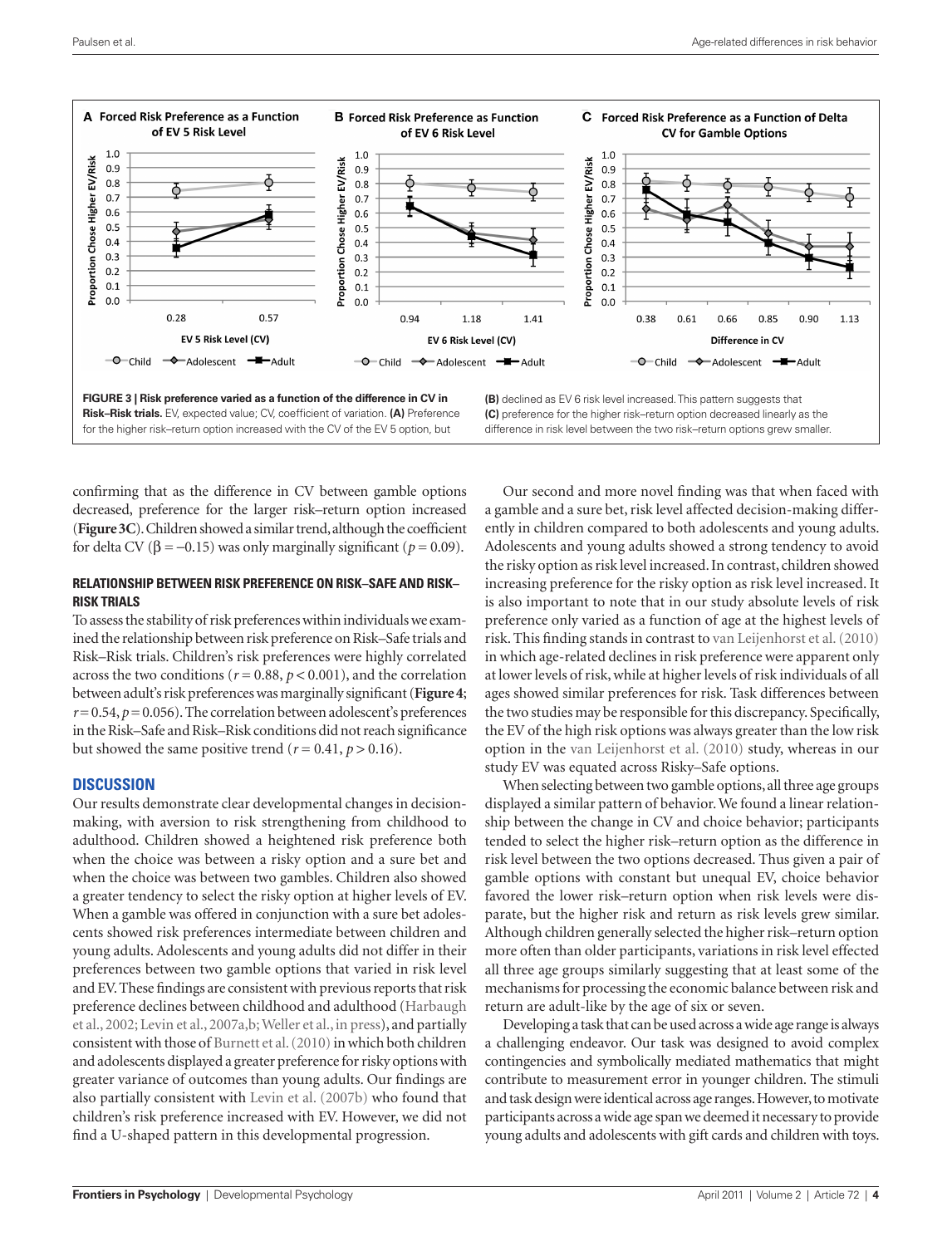

While it is conceivable that this difference in reward structure led to differences in decision-making, we believe this unlikely. First, each age group showed clear changes in their patterns of risk taking as a function of risk level, suggesting that each increment in risk level was meaningful with respect to gains and therefore that gains were, as a whole, valuable. Second, the general pattern of decreasing risk preference with age is consistent with other studies that have used similar, dissimilar, or no economic incentives between groups (Harbaugh, et al., 2002; Levin and Hart, 2003; Rakow and Rahim, 2010).

Children's preference for the risky option, across choice sets, could potentially be explained by either a myopic or a biased focus on the more numerous coin set in gamble options. If children are driven myopically to choose the option with the single highest value then they should in the extreme case choose the risky option 100% of the time, and at a minimum should increase risky option selection monotonically with CV. Children showed neither of these patterns. As shown in **Figure 2**, their choices in Risk–Safe trials varied as a function of CV at lower and intermediate levels of risk while reaching a plateau at the higher levels of risk. In Risk–Risk trials, children's behavior showed a similar pattern to adolescents and adults, which was that risk preference decreased with increasing CV in the EV 6 option, further indicating that children do not uniformly select the option with the greatest possible winnings.

However, our data do support an age-related shift in the bias with which risk outcomes are weighed. Given the choices that participants made, gamble options appear to have had greater value than sure bets for children, whereas the sure bets had greater value for adults. Because children as young as 5-years-old have been shown to be capable of computing EV (Schlottmann, 2001; Schlottmann and Tring, 2005), these age-related differences in the value of gamble options is likely to be subjective, as opposed to computational errors with objective values. Individual variability in the value of gamble options has been explained, in prospect theory for example, by individual differences in the subjective weight that is applied to the combination of objective probabilities and values (Kahneman and Tversky, 1979).

One possibility is that children weigh the winning probability-by-outcome value in a gamble more heavily than the losing probability-by-outcome value, while adults do the opposite. Thus, for children, as the value of the larger outcome increases, the subjective value of the risky option rises above that of the sure bet option, increasing the probability of its selection. In adults, as value of the smaller outcome decreases, the subjective value of the risky option dips below that of the sure bet option. A further prediction of this hypothesis is that children and adults should differ more dramatically in their risk preferences at high levels of risk where both the high and low payoff are more dramatically different from each other and from the sure bet or EV, and less so at lower levels of risk where the high and low payoffs are more similar. Our data support this hypothesis in that group differences in behavior were found at the higher levels of risk, but not at the lowest level of risk where all groups were roughly indifferent to the two options.

Notably, some non-human primates also show increasing preference for a risky option over a sure bet as reward CV increases (McCoy and Platt, 2005). This apparent risk-seeking behavior has been linked to saliency of the jackpot (Hayden and Platt, 2007) and preference for variability itself (Hayden et al., 2008). Similar processes may contribute to increasing preference for the risky option with increasing reward CV in children prior to the emergence of strong symbolic math skills.

#### **Conclusion**

We developed a child-friendly economic decision-making task that minimized the need for memory or symbolic math skills. Despite the relatively small sample size, similarities and robust differences in risk-taking behavior were found across age groups, demonstrating the powerful effect of CV on choices in the presence of risk. Children showed stronger preferences for a risky gamble than either adolescents or young adults, and this age difference in risk preference was greatest at the highest risk levels. Our task revealed no evidence for an inverted U-shaped function in risk preference across age; instead adolescents were intermediate between children and young adults. Our findings endorse a view of development in which economic decision-making processes emerge gradually from childhood to adulthood, in direct contrast with the conventional notion of heightened risk-seeking in adolescence. Resolving the apparent discrepancies between laboratory measures of economic decision-making under risk – such as in our non-symbolic token economy task – and real-world risk taking will require further study.

## **Acknowledgments**

This research was funded by an Incubator Award from the Duke Institute for Brain Sciences (Scott A. Huettel and Michael L. Platt), NIMH RC1-088680 (Scott A. Huettel and Elizabeth M. Brannon), and pre-doctoral NRSA F31-027266 from NIDA to David J. Paulsen.